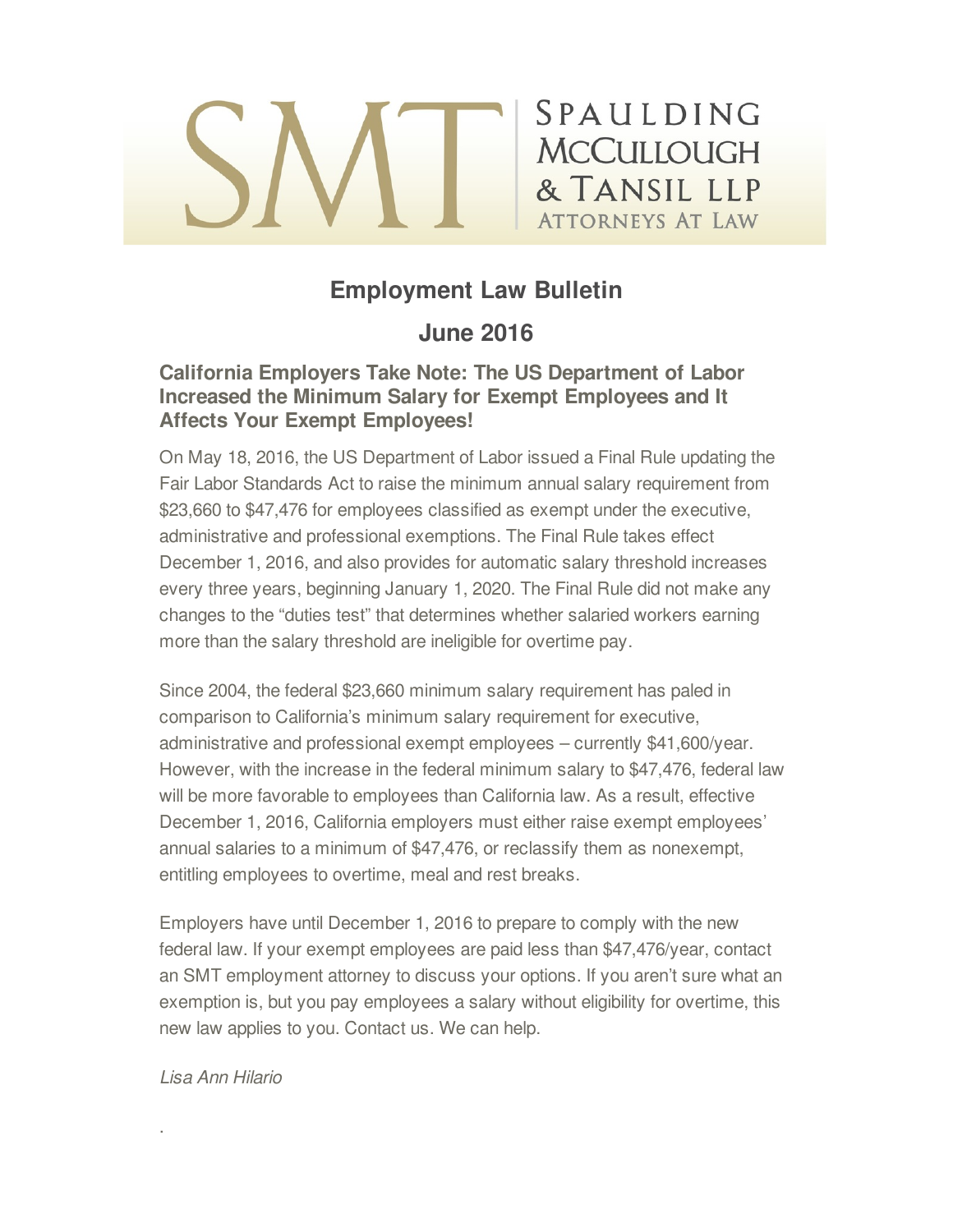## **The New Defend Trade Secrets Act**

Does your business protect its trade secrets? Trade secrets are confidential information, including customer data, that has been (1) compiled or created by you; (2) has independent economic value; and (3) is not generally known to the public. Common examples of trade secrets are customer lists, pricing schedules, specially designed forms, manufacturing processes, inventions, software, recipes, and databases, to name a few. Trade secrets are secrets that would make money for your employee's next employer—and possibly undercut your company's competitive edge.

Additional protections for trade secret violations are now available across the U.S. under a federal law enacted in May known as the "Defend Trade Secrets Act". The Act allows companies to file civil lawsuits for trade secret theft under the Federal Economic Espionage Act. It is particularly pertinent in today's mobile workforce where employees, especially high level management or professional employees, seek competitive opportunities outside of California beyond local reach. The Act also serves to simplify strategies for employers who do business in multiple states. Previously, employers were limited to convincing the U.S. government to prosecute the ex-employee or competing business as a crime, or chance a lawsuit based on different—and unfamiliar—sister state civil law to protect trade secrets and seek restitution. Differences between states made enforcement unpredictable and difficult. The Defend Trade Secrets Act recognizes that geographic boundaries blur in the reality of current marketplace economies and creates a uniform application of law.

The "Defend Trade Secrets Act" co-exists with current California law, so local remedies remain in place. However, employers can extend their reach since federal courts can consider the company's state trade secret claims along with the federal claim. Federal courts also have more expeditious calendars with fewer delays for reliable scheduling. The Act permits an application for a court order to direct the federal law enforcement agency to seize any competitor's property "necessary to prevent the propagation or dissemination of the trade secret" without a hearing or responsive pleading on a showing of "extraordinary circumstances". A company has three years in which to file a lawsuit in federal court, although state claim statutes of limitation vary state to state. Unlike California trade secret law, the Defend Trade Secrets Act provides for reasonable attorney fees to a prevailing company **if** the trade secret was willfully and maliciously misappropriated. However, attorney fees may also be granted against companies who file lawsuits in bad faith against ex-employees or competitors.